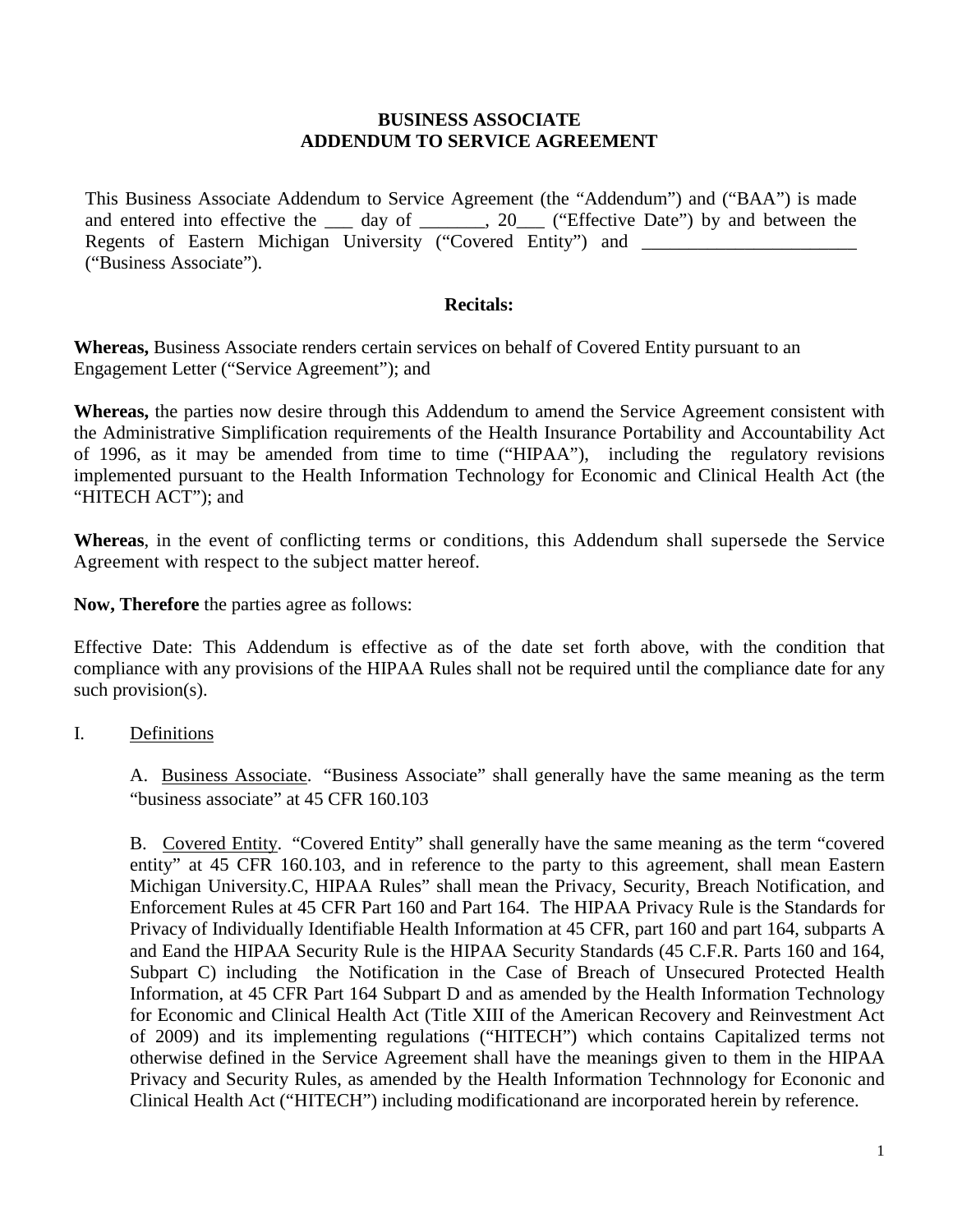# II. Permitted Uses and Disclosures of PHI

To the extent (if any) that Business Associate creates, receives, maintains, accesses, transmits, uses or discloses in any form or medium any individually identifiable health information including Protected Health Information("PHI") as defined in the HIPAA Privacy Rule, on behalf of Covered Entity, Business Associate will maintain the privacy and security of the PHI as required by this Addendum and to the extent required by the HIPAA Privacy and Security Rules as amended by HITECH Act

- A. Permissable Use and Disclosure of PHI: Business Associate will use and/or disclose PHI only to the extent necessary to satisfy Business Associate's obligations under the Service Agreement, or as otherwise permitted by law. Such use, disclosure or request of PHI shall securely utilize a limited data set if practicable or otherwise the minimum necessary PHI to accomplish the intended result of the use, disclosure or request. Business Associate also agrees to implement and follow appropriate minimum necessary and information security policies in the performance of its obligations under this addendum.
- B. Prohibition on Unauthorized Use or Disclosure of PHI: Business Associate will not use or disclose any PHI received from, or on behalf of, Covered Entity, except as permitted or required by this Addendum or the Service Agreement, as required by law or as otherwise authorized in writing by Covered Entity. Business Associate shall not directly or indirectly receive remuneration in exchange for PHI except where permitted by the Service Agreement and consistent with applicable law. Business Associate shall not directly or indirectly receive payment for any use or disclosure of PHI for marketing purposes except where permitted by the Service Agreement and consistent with applicable law.
- C. Business Associate's Operations: In addition to the uses and disclosures described above, Business Associate may use PHI it creates or receives for or from Covered Entity to the extent necessary for Business Associate's proper management and administration or to carry out Business Associate's legal responsibilities. Business Associate may disclose such PHI as necessary for Business Associate's proper management and administration or to carry out Business Associate's legal responsibilities only if:
	- (1) The disclosure is required by law; or
	- (2) Business Associate obtains reasonable assurances in writing from any person, or organization, to which Business Associate shall disclose such PHI that such person or organization that will bind them to same restrictions, terms, and conditions that apply to Business Associate under this BAA with respect to PHI and will:
		- (i) Hold such PHI in confidence and use or further disclose it only for the purpose for which Business Associate disclosed it to the person or organization or as required by law; and
		- (ii) Notify Business Associate of any instance of which it is aware in which the confidentiality of such PHI was breached
- D. Data Aggregation Services: Business Associate may use PHI to provide Data Aggregation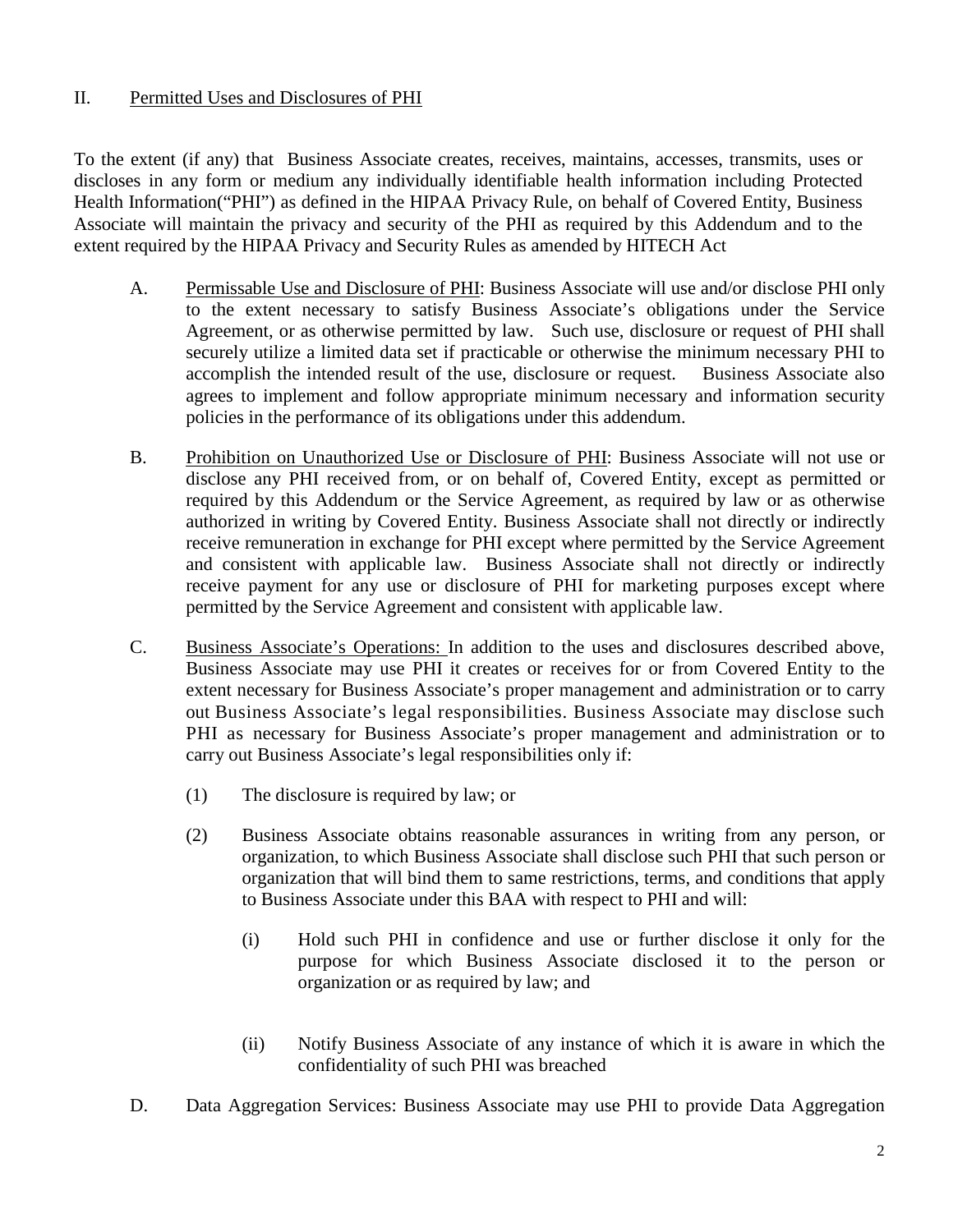Services related to Covered Entity's Health Care Operations. Business Associate also may de-identify PHI it obtains or creates in the course of providing services to Covered Entity.

## III. Safeguards

- A. Safeguards: Business Associate will use appropriate safeguards to prevent the use or disclosure of PHI other than as provided for by this Addendum.
- B. Business Associate will comply with the security provisions found at 45 C.F.R. 164.308, .310, .312, and .316 in the same manner as such provisions apply to Covered Entity, pursuant to Section 13401(a) of HITECH, and otherwise implement administrative, physical, and technical safeguards that reasonably and appropriately protect the confidentiality, integrity, and availability of electronic Protected Health Information that it creates, receives, maintains, or transmits on behalf of Covered Entity, consistent with the safeguards as implemented and required by the HIPAA Security Rule. The term "electronic Protected Health Information" or "ePHI" has the meaning set forth in 45 Code of Federal Regulations Section 160.103, as amended from time to time and generally means PHI that is transmitted or maintained in any electronic media.
- C. Report of Prohibited Use or Disclosure: Business Associate will report to the Covered Entity's Office of Legal Affairs any use or disclosure not provided for by this Addendum or a breach of unsecured PHI in accordance with the requirements set forth in 45 C.F.R. 164.400-.414 within 10 business days from when it becomes aware of such use or disclosure by Business Associate, its officers, directors, employees, agents, or subcontractors or by a third party to whom the Business Associate disclosed PHI. In addition, Business Associate will report, following discovery and without unreasonable delay, any "Breach" of "Unsecured Protected Health Information" as required by 45 CFR 164.410. Any such report shall include the identification (if known) of each individual whose Unsecured Protected Health Information has been, or is reasonably believed by Business Associate to have been, accessed, acquired, or disclosed during such Breach. Business Associate also will report to the Covered Entity any Security Incidents (as that term is defined in the HIPAA Security Rule) that results in the unauthorized access, use, disclosure, modification, or destruction of Covered Entity's electronic Protected Health Information of which Business Associate becomes aware
- D. Privacy. To the extent that Business Associate is to carry out one or more of the Covered Entity's obligations under Subpart E of 45 C.F.R. Part 164, Business associate shall comply with the requirements of Subpart E that apply to Covered Entity in performance of its obligation(s) under the BAA. Business Associate shall also otherwise implement appropriate safeguards in accordance with the Privacy Standards to prevent the use and disclosure of PHI other than pursuant to the terms and conditions of this BAA.
- E. Mitigation of Harmful Effects. Business Associate agrees to mitigate, to the extent practicable, any harmful effect of a use or disclosure of PHI by Business Associate in violation of the requirements of the BAA, including, but not limited to, compliance with any state law or contractual data breach requirements.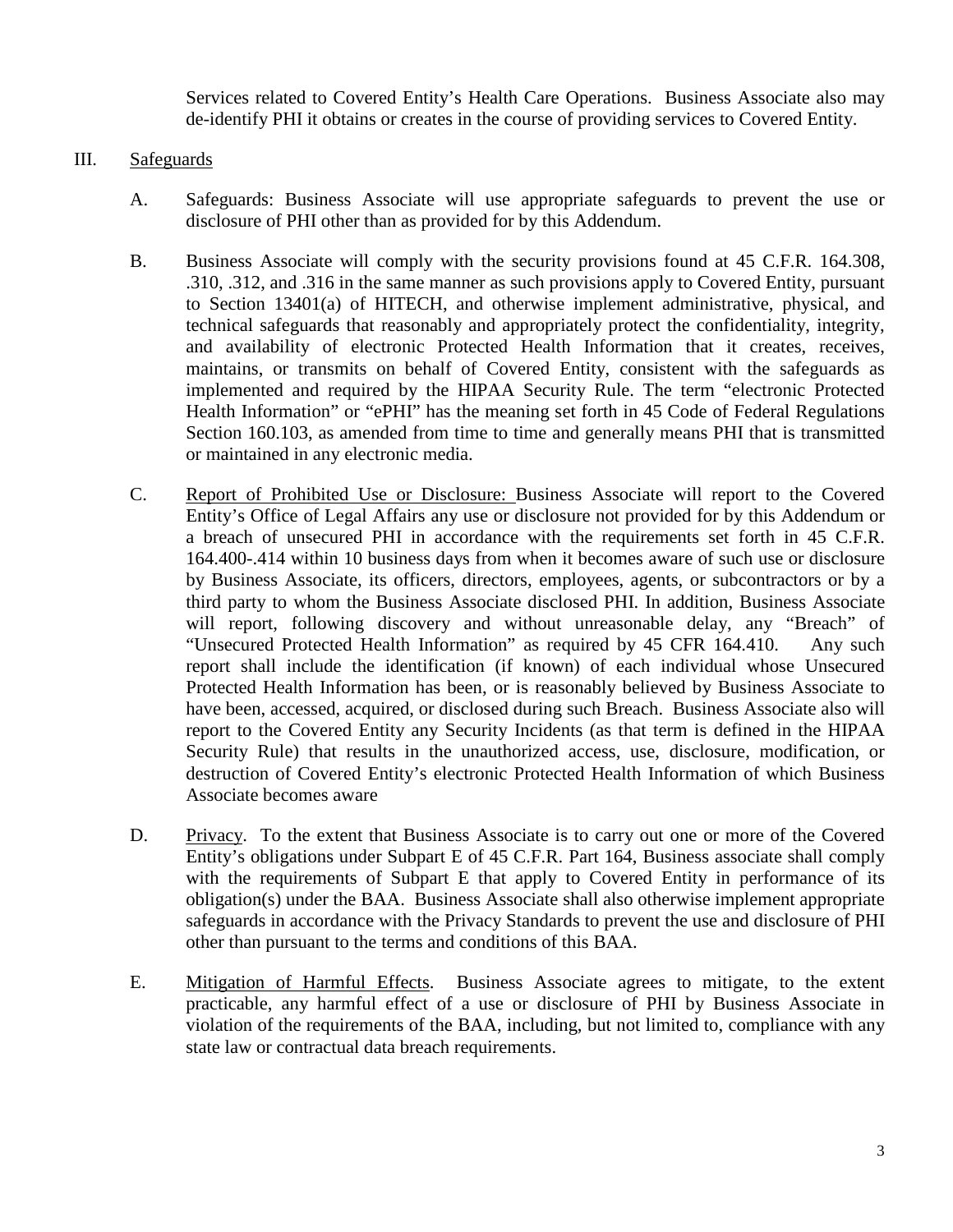# IV. Individual Rights

- A. Accounting of Certain Uses or Disclosures: When required by applicable law and requested by Covered Entity, Business Associate will document and make available within 10 days the information required to enable Covered Entity to make an accounting of disclosures in accordance with the Privacy Rule
- B. Access to Records by the Subject of the Records: To the extent (if any) that Business Associate maintains PHI in a Designated Record Set, Business Associate will make available this PHI about an individual as directed by Covered Entity, in the time and manner set forth in the Privacy Rule.
- C. Amendment of PHI: To the extent (if any) that Business Associate maintains PHI in a Designated Record Set, Business Associate will make this PHI available for amendment and incorporate any amendment as directed by Covered Entity, in the time and manner set forth in the Privacy Rule
- D. Restrictions: Business Associate shall comply with any restrictions on disclosure of PHI requested by an individual and agreed to by Covered Entity in accordance with 45 C.F.R. 164.522.
- V. Term and Termination
	- A. Term. The Term of this Agreement shall be effective as of \_\_\_\_\_\_\_\_, and shall terminate on \_\_\_\_\_\_\_\_\_\_\_\_\_\_\_\_\_ or on the date Covered Entity terminates for cause as authorized in paragraph (b) of this Section, whichever is sooner.
	- B. Termination for Cause. Business Associate authorizes termination of this Agreement by covered entity, if covered entity determines business associate has violated a material term of the Agreement and business associate has not cured the breach or ended the violation within the time specified by covered entity.
	- C. Obligations of Business Associate Upon Termination. Upon termination of this Agreement for any reason, business associate shall return to covered entity [or, if agreed to by covered entity, destroy] all protected health information received from covered entity, or created, maintained, or received by business associate on behalf of covered entity, that the business associate still maintains in any form. Business associate shall retain no copies of the protected health information.

### VI. Miscellaneous Provisions

- A. Subcontractors: Business Associate will ensure that any agents, including a subcontractor, to whom it provides PHI received from, or created or received by Business Associate, on behalf of Covered Entity, agrees to the same restrictions and conditions that apply to the Business Associate with respect to the PHI and agrees to implement reasonable and appropriate safeguards to protect it, consistent with applicable law.
- B. Government Access to Records: Business Associate agrees to make available its internal